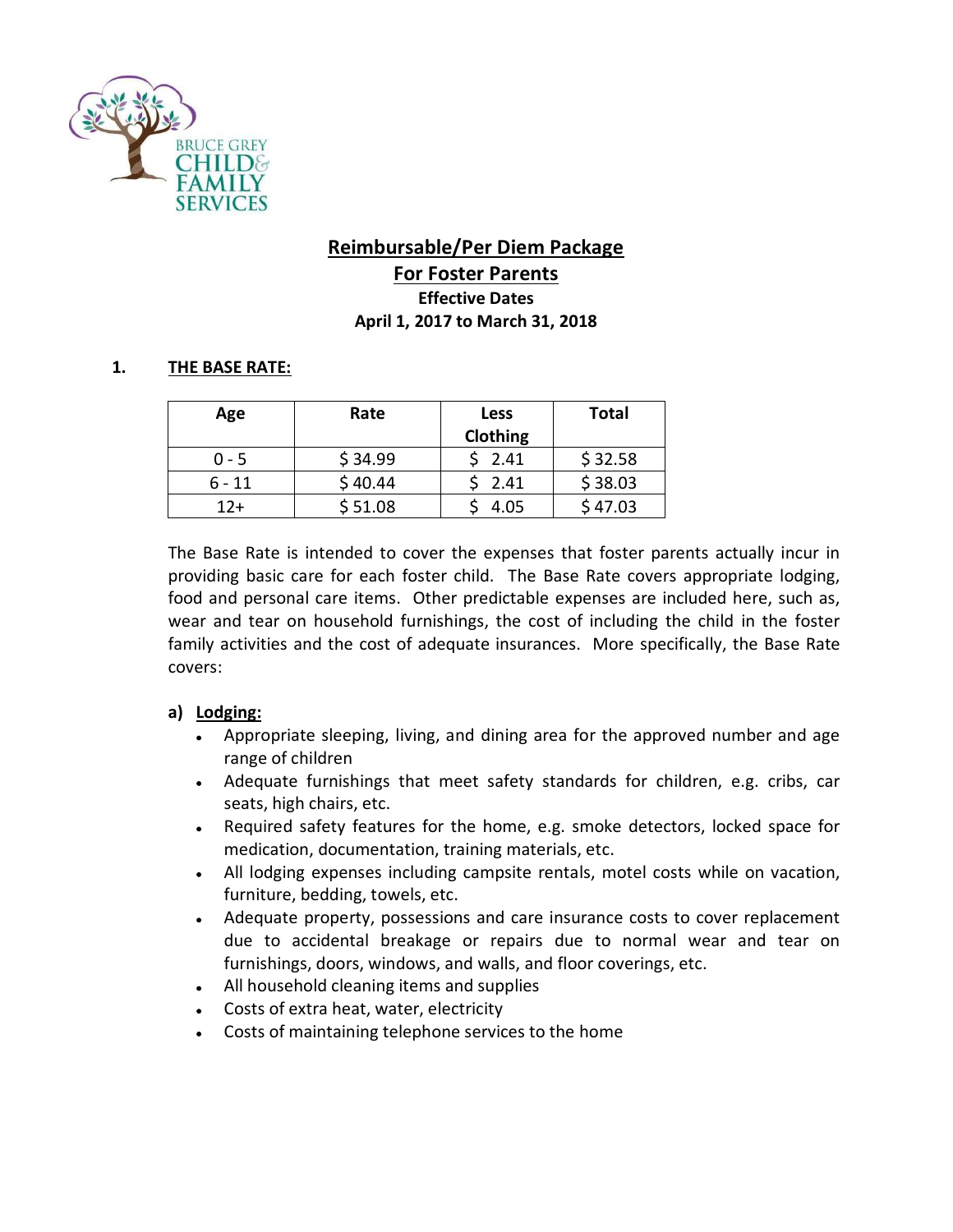### **b) Food**:

- Food appropriate to child's age, including regular infant formula
- Food or food money for school lunches or school outings
- Money to cover cost of occasional restaurant meals for the child when out with the foster family
- Groceries and meals when away from home with the foster family

## **c) Personal Items:**

- All personal hygiene items, e.g. shampoo, toothpaste and health supplies, overthe-counter medication, infant needs, etc.
- Medicine chest supplies, e.g. bandages, cough medicine, etc.
- Appropriate toys and recreational items for the home, e.g. play yard equipment, games, books, etc.

## **d) Transportation:**

• Regular transportation for activities such as parent/teacher interviews, family outings, shopping and recreation.

### **e) Clothing Allowance:**

• Clothing allowance is intended for seasonal and school needs. Initial clothing requirements or other exceptions such as growth spurts or special events require worker approval.

| Age      | Per Day |
|----------|---------|
| $0 - 5$  | \$2.41  |
| $6 - 11$ | \$2.41  |
| $12 +$   | \$4.05  |

## **2. EXPERIENCE:**

We give recognition to the experience levels of foster parents based on years of service and the number of days a child is placed in your home.

| <b>Foster Parent with</b> | \$ Per Child Per Day |
|---------------------------|----------------------|
| $1 - 2$ years             | 0.55                 |
| $2 - 3$ years             | 1.10                 |
| $3 - 4$ years             | 1.65                 |
| $4 - 5$ years             | 1.95                 |
| 5+ years                  | 2.20                 |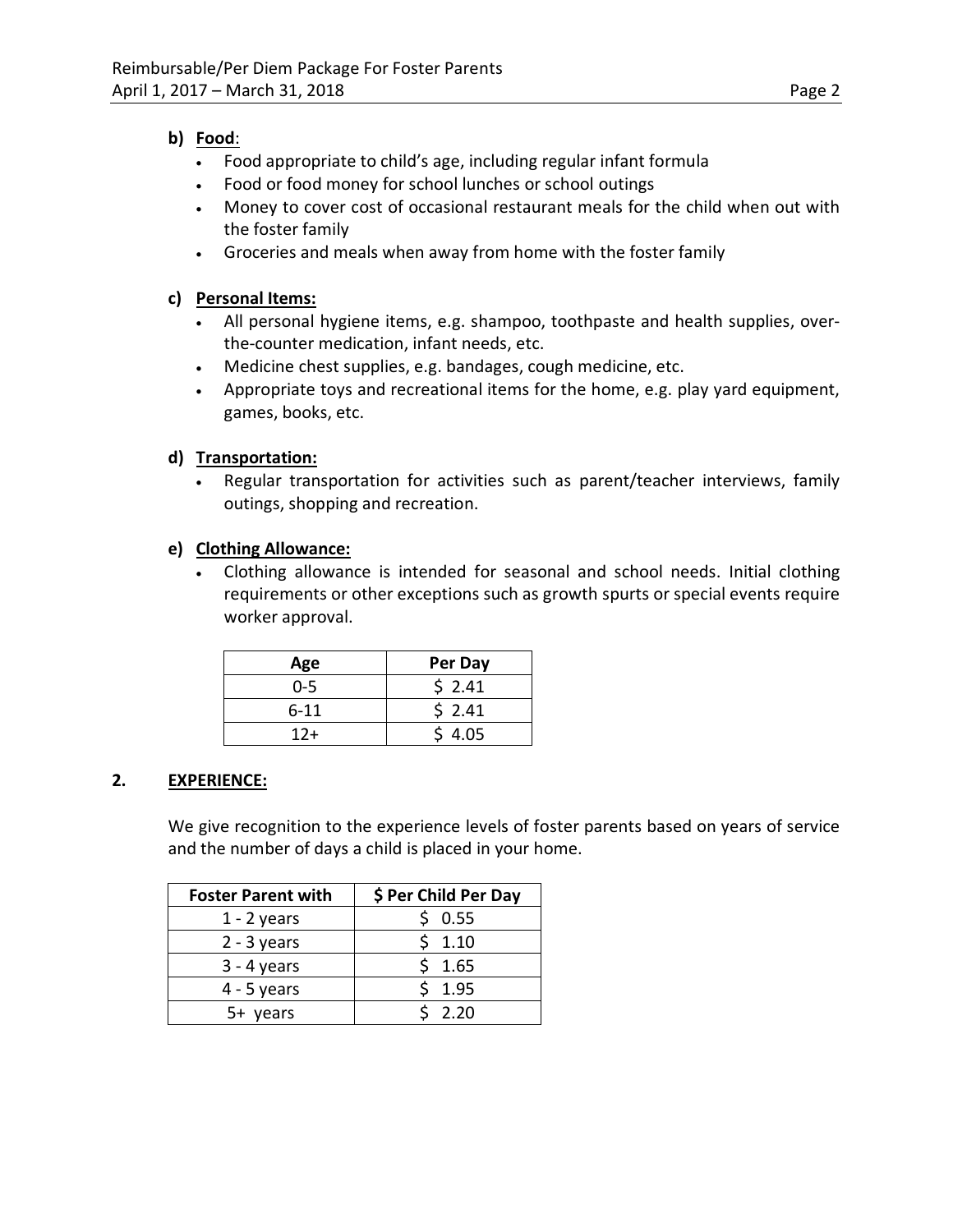### **3. INCENTIVES:**

Incentives are a way to recognize the support foster parents provide to children/youth placed in their home. The incentives have been informed by the research on resiliency for children as well as retention of foster parents. The amounts are set yearly based on the BGCFS budget.

### **Fixed:**

### **a)** Residential Stability

According to research, a youth who experiences residential stability is more likely to achieve stability in his/her adult life. A child, who benefits from family stability, is more likely to be encouraged in his studies which will increase the likelihood that he/she will pursue post secondary education. A post secondary education will in turn increase employment opportunities.

This incentive will be reimbursed annually after December  $31<sup>st</sup>$  for the previous year, paid in January.

It is based on the children placed in the home in the previous calendar year.

| 1 year to 3 years | \$200.00 |
|-------------------|----------|
| 3 years plus      | \$250.00 |

### **b) Permanency**

*Integration into a permanent family.*

Most children enter care for a short period of time. In that time, the foster parent assists with reunification by transporting children to access visits, meeting with biological parents and being an active member of the case planning. Permanency can also be achieved through adoption or legal custody. Fostering families helping to transition children to a permanent home would qualify for this incentive.

This incentive will be reimbursed annually after the end of the 4th Quarter, paid in April. It is based on children placed in the home during the fiscal year.

| Child integrated to permanent home after 1-5 months                          | $\frac{1}{2}$ \$150 |
|------------------------------------------------------------------------------|---------------------|
| Child integrated to permanent home after 6-11 months                         | $ $ \$200           |
| Child integrated to permanent home after a year or more of placement   \$300 |                     |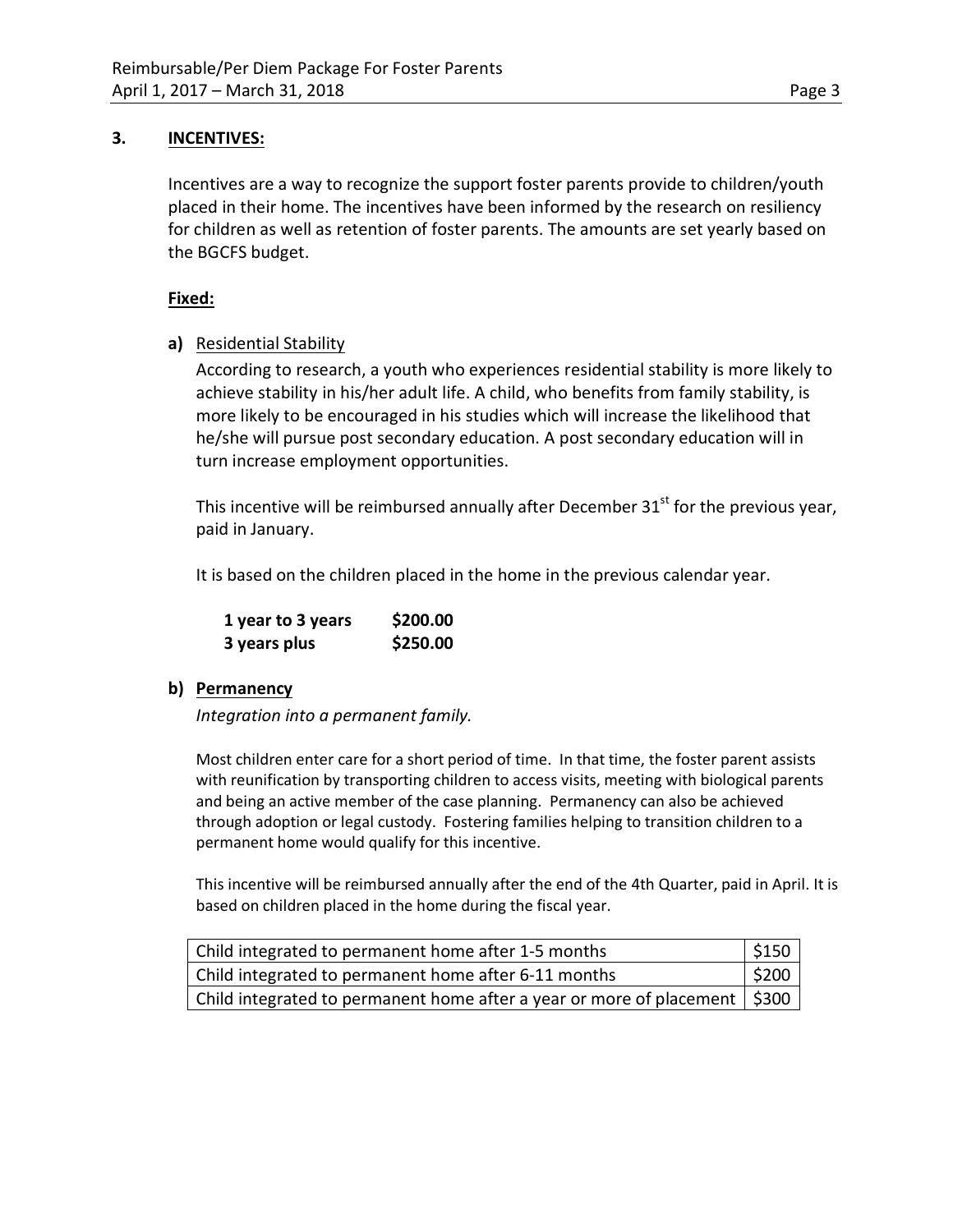### **c) Educational Outcomes**

Foster parents help youth successfully graduate from elementary and high school by setting high expectations for educational achievement, assisting with homework, attending school meetings and navigating the education system. For youth who go onto post secondary school they need the security and support of their parents to help them succeed. We wish to recognize Foster parents who have helped children in their home meeting these academic achievements.

This incentive will be reimbursed annually at the end of the  $2^{nd}$  quarter, paid in October.

| Grade 8 Graduation  | \$200                                                      |
|---------------------|------------------------------------------------------------|
| Grade 12 Graduation | \$200                                                      |
| Post Secondary      | \$200 per year of completion                               |
|                     | (for youth still in your care i.e. living in your home, or |
|                     | returning home on week-ends and holidays)                  |

### **d) Admission and Annual Medical and Dental Examinations**

Foster parents are the Society's partners in ensuring children in care receive timely medical and dental care. Children who have experienced trauma are more likely to suffer from chronic health conditions. These need to be monitored on an annual basis.

| Admission Medical (completed within 72 hours of placement) \$75 |       |
|-----------------------------------------------------------------|-------|
| Admission Dental (completed within 60 days of placement)        | - S75 |
| Annual Medical                                                  | S75   |
| Annual Dental                                                   | S75   |

In order to qualify for this incentive, please send completed medical and dental forms to your worker.

This incentive will be reimbursed in the second, third and fourth quarters of the year. The First quarter will be incorporated into the reimbursement of the second quarter.

### **e) Training**

Training provides an opportunity for Foster parents to develop skills and knowledge critical to caring for the children in their care. This can lead to foster parents feeling competent to care for the children in their home.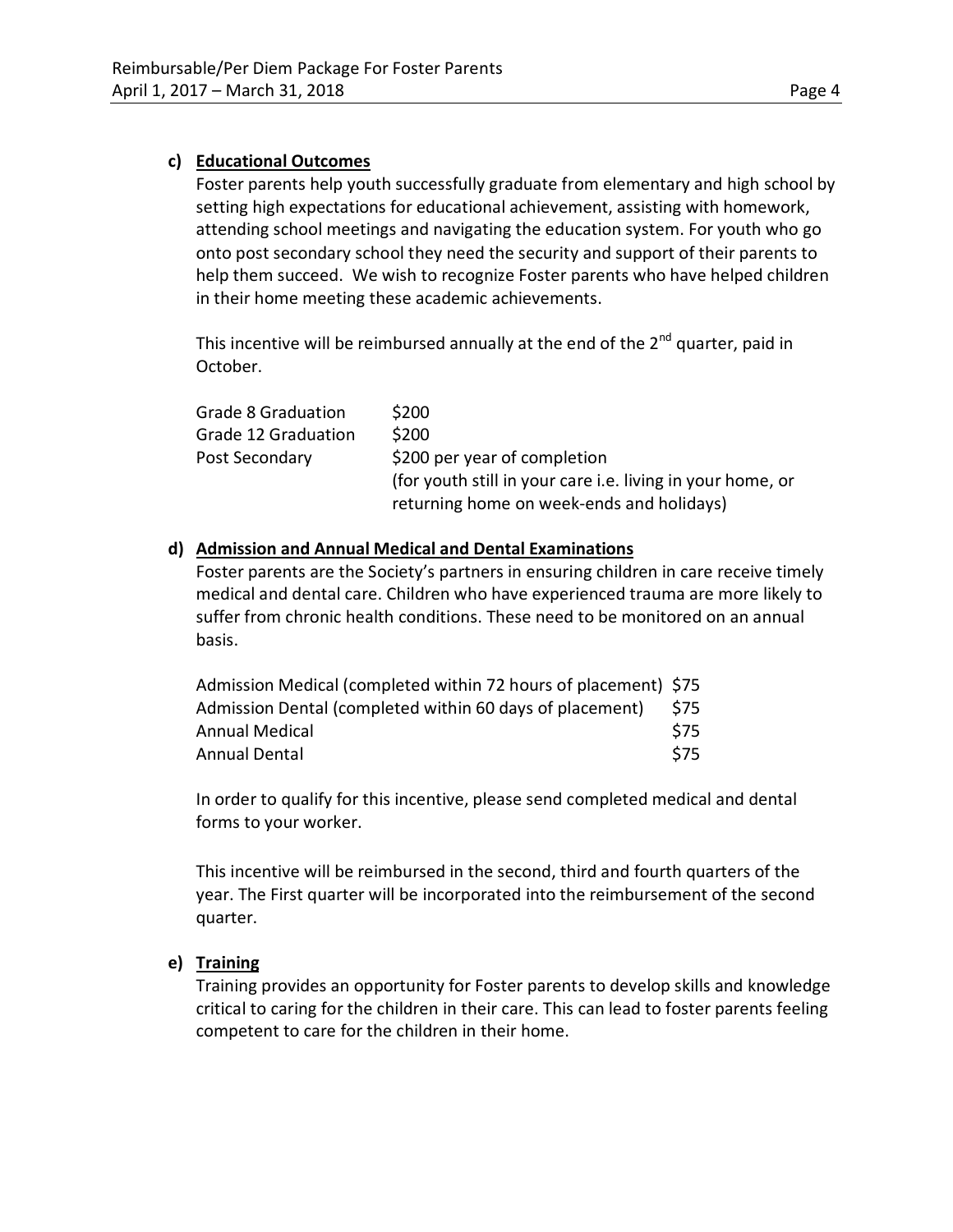| Full Day Training Events (4 - 7 hours)                | \$100 |
|-------------------------------------------------------|-------|
| Half Day Training Events ( $2 \frac{1}{2}$ - 4 hours) | \$50  |
| Other training 1-2 1/2 hours                          | \$20  |
| <b>First Aid Completion</b>                           | \$100 |
| <b>CPI Completion</b>                                 | \$200 |
| <b>CPI Recertification</b>                            | \$100 |
| <b>BGCFS Support Group Attendance</b>                 | \$20  |
| <b>Evening of Dialogue</b>                            |       |

Foster Parent Association activities and membership on conjoint committees will not be recognized for this incentive.

This incentive will be reimbursed in the last three quarters of the year. The First quarter will be incorporated into the reimbursement of the second quarter.

### **f) Surprise Incentive**

This incentive will change yearly and will be offered based on the annual budget of BGCFS. All incentives will be based on established research and based on factors that positively influence the child's development and future success. A one time meeting will be called each year in September to determine the incentive for the fiscal year. Representation from foster parents, staff and leadership will be invited to the meeting.

#### **4. INITIAL CLOTHING:**

#### **All Ages – Maximum \$200.00**

When a child is admitted to care, it is the responsibility of the admitting worker, where possible, to obtain from the primary family home the entire child's current clothing and personal belongings.

After admission to a foster home, the Family Based Care worker will ensure that the foster parent and where appropriate the child, has developed an inventory of the child's clothing and has determined his/her initial clothing needs. When necessary, approval can be requested from the Resource Worker's Supervisor to purchase initial clothing to top up the child's clothing to a reasonable standard. Initial clothing purchases will be added to the child's inventory list, as well as all purchases of clothing made by the foster parent or child while the child is in their care. Receipts must be kept, for future audits. Upon replacement, the foster parent will give a copy of all clothing lists to the placement worker along with all the accumulated clothing and personal possessions.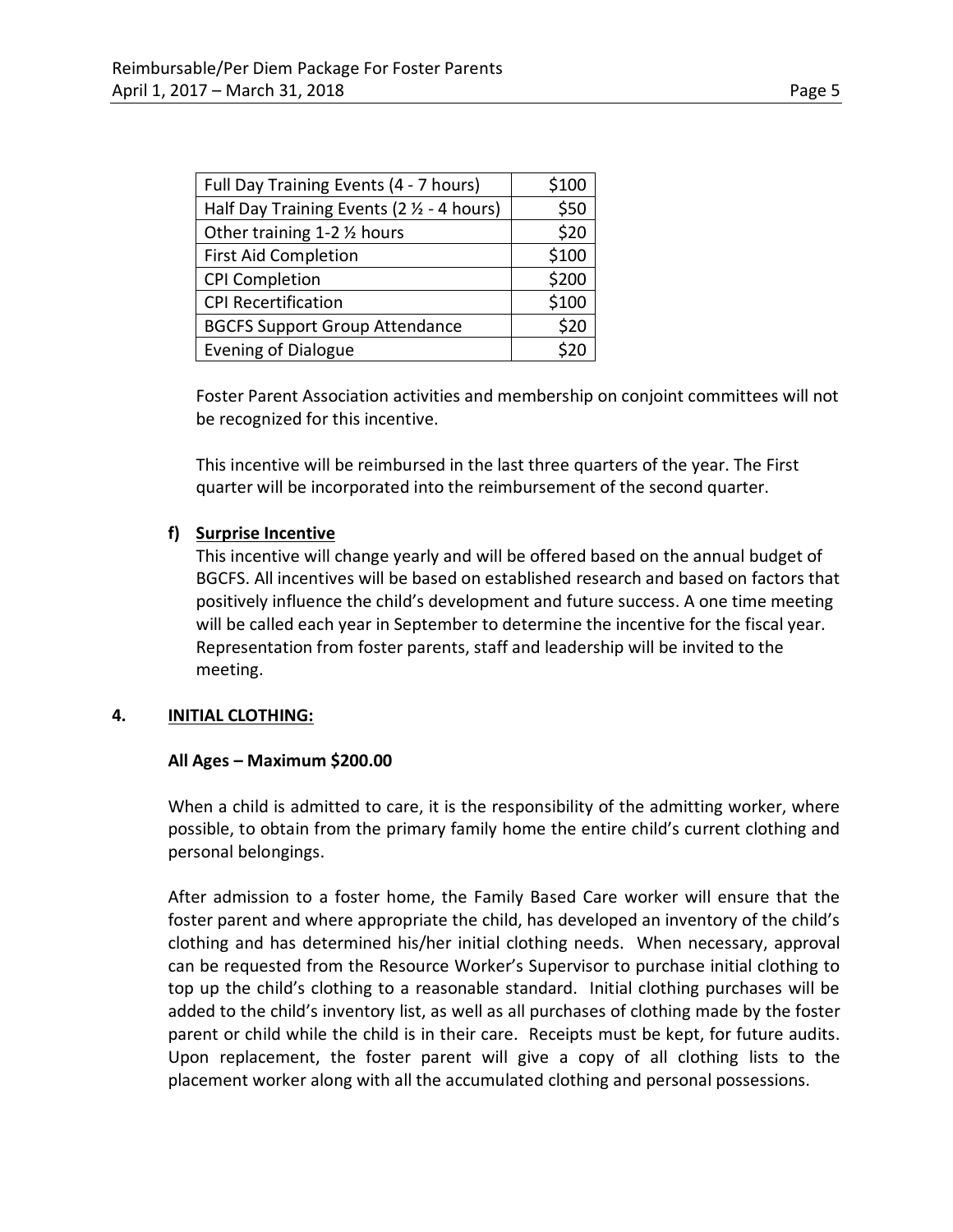The organization expects the foster parent to budget according to the monies provided in the Personal Care Allowance.

### *Special Clothing Needs*

For clothing for special events, such as Graduations, Confirmation, Baptism, etc. foster parents can request an extra amount up to the equivalent of the month's clothing allowance.

NOTE: Foster parents will be reimbursed for Special Clothing Needs by submitting receipts on the child's monthly reimbursable form, indicating the event for which it was purchased.

### **5. SPENDING ALLOWANCE:**

| <b>SPENDING ALLOWANCE</b> |            |  |
|---------------------------|------------|--|
| Age                       | \$ PER DAY |  |
| BIRTH TO 5                | \$0.00     |  |
| $6 - 11$                  | \$1.00     |  |
| $12 - 15$                 | \$1.65     |  |
| $16 +$                    | 1.90       |  |

Every child in care, 6 years of age and older will receive an allowance according to his/her age. The foster parent may save the money or a portion of it for the younger child; according to age appropriateness the child should be encouraged to save the money to go towards a larger item, i.e. bicycle, and /or spending it wisely on items of his/her choosing.

### **6. HOLIDAY GIFT ALLOWANCE:**

An amount will be added to the foster caregiver November board deposit paid in December, to cover the cost of holiday gift giving.

In keeping with the child's cultural background and needs, there may be other holidays that the foster parent wishes to celebrate with gifts or special food. Examples of religious and cultural holidays include: Diwali, Hannukah, Eid-al-Fitr, Kwanzaa. Many faiths include a tradition of gift-giving (as opposed to receiving). On these occasions, children will be supported to give gifts to people with whom they have significant relationships. Foster parents will discuss holiday gifts with the child's worker based on the child's needs.

Consideration of amounts regarding ages with the following recommendations: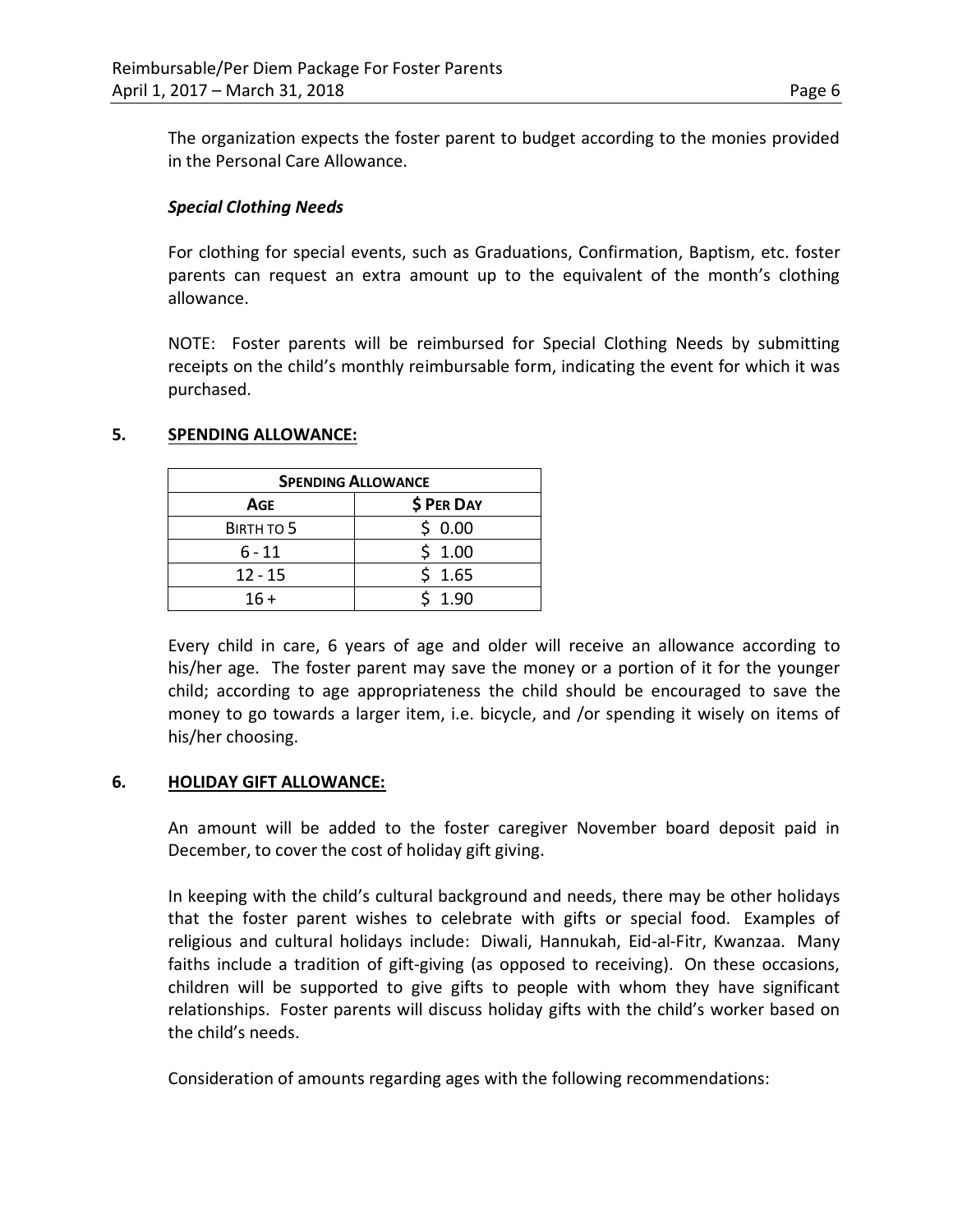| Age        | <b>Allowance</b> | <b>Spending</b> |
|------------|------------------|-----------------|
| Birth to 5 | \$90.00          | \$15.00         |
| $6 - 11$   | 90.00            | \$30.00         |
| $12 +$     | 120.00           | \$60.00         |

### **7. BIRTHDAY ALLOWANCE:**

Each foster home will receive an additional amount added to their board payment in the month of the child's birthday.

| <b>Birthday Allowance *</b> |        |  |
|-----------------------------|--------|--|
| Age                         | Amount |  |
| $1 - 5$                     | 40.00  |  |
| $6 - 11$                    | 50.00  |  |
| $12 +$                      | 60.00  |  |

\* OCBe funds may be used to support party activities to a maximum of \$ 30.00

#### **8. REIMBURSABLES:**

### **a) Travel**

#### **Mileage: \$0.52 per km**

The organization will pay mileage to foster parents who incur mileage according to the travel procedure, rate set by the Collective Agreement.

**Bus Passes:** Youth needing bus passes for public transit transportation can submit receipts through their foster parent's reimbursable monthly statements labeled as an OCBe expense.

**Parking:** Parking costs related to frequent visits to specialized services will be reimbursed by submitting the receipts through their foster parent's reimbursable monthly claim. If the special needs of the child require ongoing treatment, a parking pass may be more economical and should be purchased. This too will be reimbursed.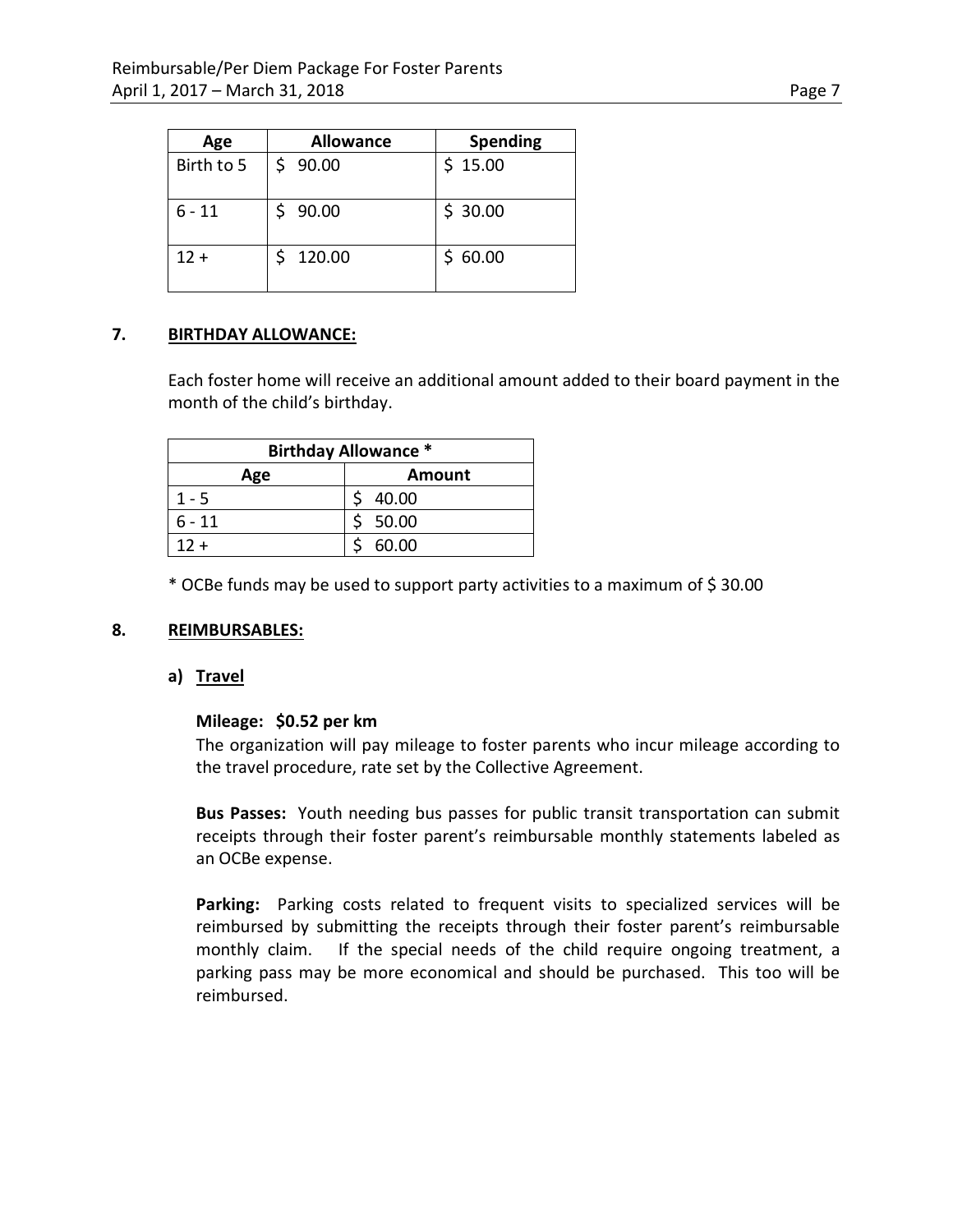### **b) Special Diets, Special Formulas, Special Treatment \*\***

Only special diets and formulas as prescribed by a medical practitioner will be reimbursed.

Note: The difference in cost to regular formulas and special diet formulas may be billed with receipts and reimbursed. Treatment as directed by a medical practitioner – i.e. Special products required to meet a child's unique needs, beyond the average expectations - recurring lice infestations, severe eczema, etc. Approval from the Family Based Care worker is required.

### **c) Child's Personal Belongings \*\***

Children are often admitted to care depleted of any personal toys, books, etc. In such exceptional situations, a special item may be purchased which would become the personal property of the child and move with the child. Purchases must be approved by the worker and will be reimbursed as billed with receipts.

### **d) Telephone \*\***

A maximum of \$10.00 per month in long distance charges related to the foster child and his/her birth parents can be charged as a reimbursable with the receipts. The foster child is required to cover the cost from his allowance or savings for personal calls to friends. We encourage foster parents to have a \$20.00 unlimited long distance plans. Foster parents and foster children are reminded to use the toll free number: 1-877-552-4453 when calling the Society.

### **e) Equipment or Supplies \*\***

Required in an emergency, to accommodate the placement of a child, above the home's approved capacity but within Ministry's standards; or, outside the approved age range.

### **f) Theft or Damages \*\***

Theft or damage intentionally caused by the foster child. Accidental breakage and wear and tear on furniture and bedding, walls and flooring are not included in this claim. These costs are covered by procedure RC-045 Boarding Rates & Allowances.

#### **g) Formal Home supports \*\***

The organization will cover the costs of additional supports that are agreed upon as part of the families' requirements to meet a child's needs.

### **h) Major medical supplies, prescription drugs, Regular Dental Costs \*\***

These costs are covered by the Agency through our Kare Plan. All foster parents will receive a Card from Greenshield which will cover prescriptions and dental care.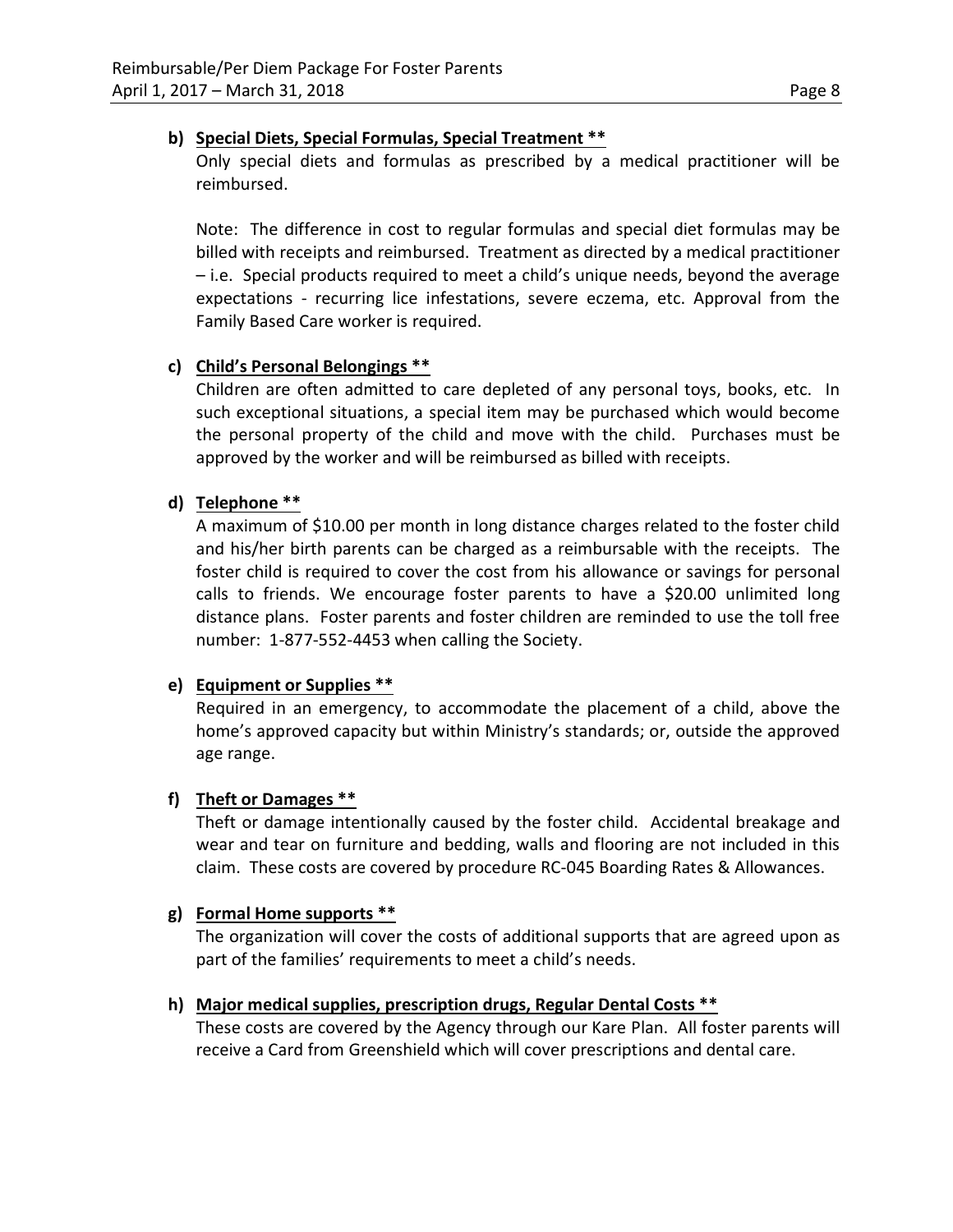### **i) Major Dental, Orthodontist \*\***

Major Dental and/or Orthodontic work, including the consult, must be approved in advance by the Society. These costs require prior approval by the worker and supervisor/ director.

### **j) Diapers and Formula for children over three years of age \*\***

Diapers and/or formula required for a child with special needs can be claimed with receipts as a reimbursable for children over the age of 3 years.

### **k) Alternate Care Givers** –

Foster parents may submit receipts, provided by the Society for alternate care giver (babysitter) costs incurred by them as a result of their involvement in the following tasks:

- BGCFS business court, access visits, BGCFS/school conferences, appointments, etc. for the child
- Training

A description of the expense must be included in the reimbursable document

### **l) Life Books and Memory Boxes \*\***

Costs related to the development of life books and/or memory boxes can, with receipts, be claimed as a reimbursable. This includes school photos. This expense is covered by the OCBe budget.

### **m) Other \*\***

Other items not mentioned herein require prior discussion with the worker and approval of the worker and supervisor before the expenditure occurs.

### **n) Recreation \*\***

It is expected that all children are encouraged to participate in recreational activities. These should be discussed with the worker at Plan of Care meetings. Expenses require prior approval by the worker and supervisor and will be covered in a separate document related to OCBe (Ontario Child Benefit equivalent) spending.

### **o) School Supplies**

School supplies are paid annually to foster parents in early August, for the subsequent school year.

| <b>School Supplies</b>       |        |  |
|------------------------------|--------|--|
| \$ Per Year<br><b>Grades</b> |        |  |
| JK & SK - 6                  | 75.00  |  |
| 7 - 8                        | 100.00 |  |
| secondary                    | 125.00 |  |